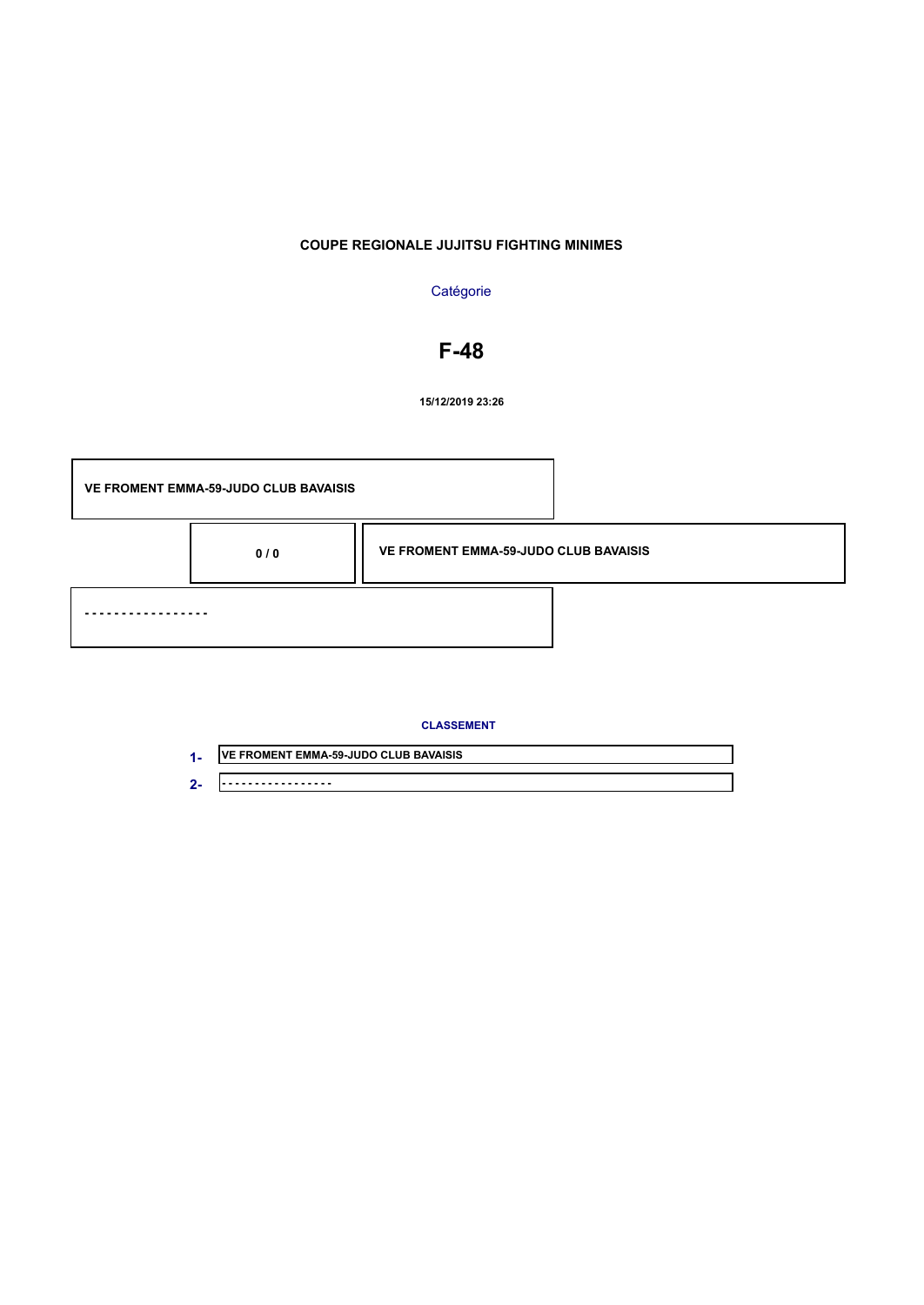## **Catégorie**

# **F-63**

**14/12/2019 16:25**



| <b>IBL LEGRANG EMMA-59-JC FERRIEROIS</b> |
|------------------------------------------|
| IBM DERAMBURE VICKY-62-JC LAPUGNOY       |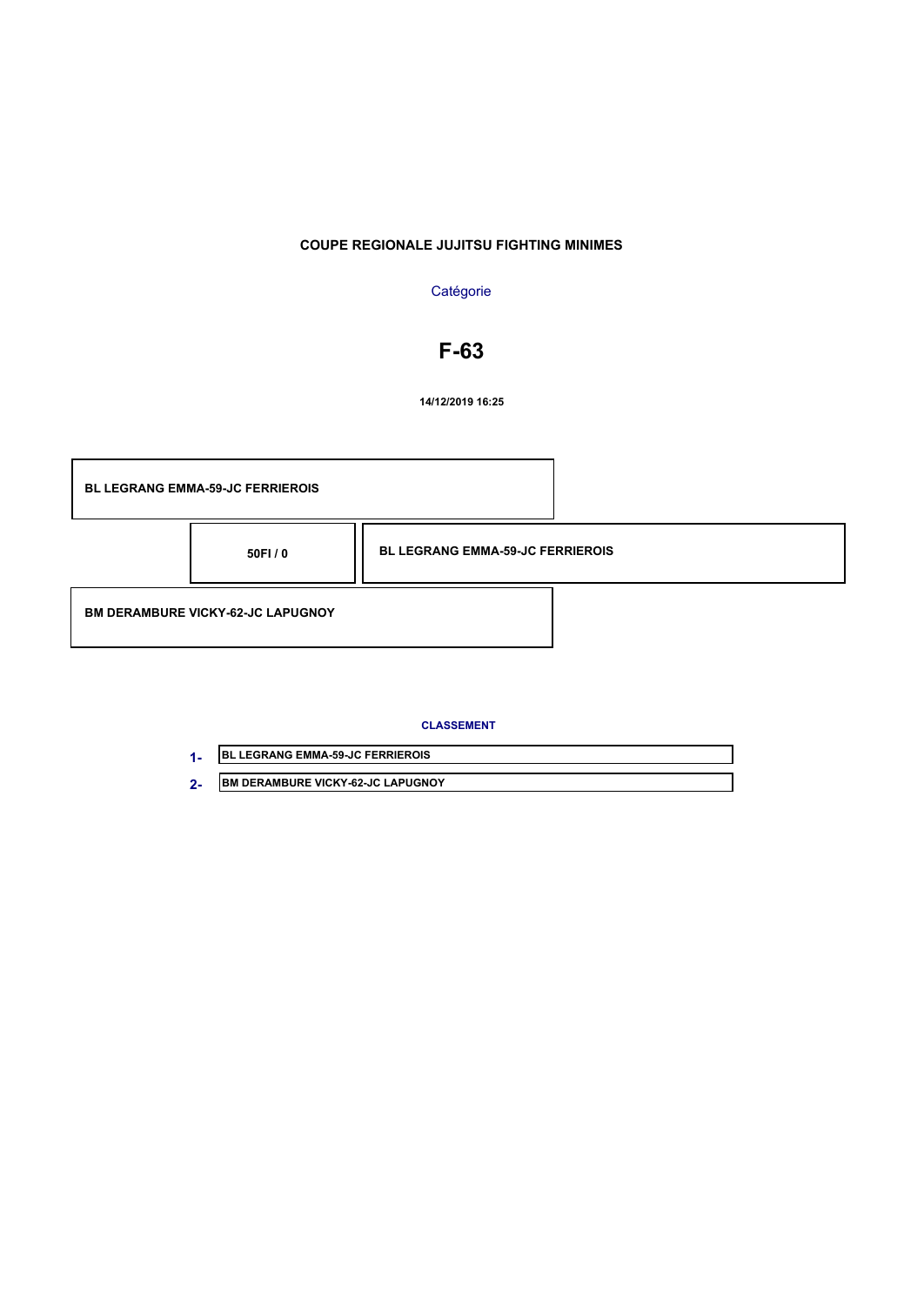## **Catégorie**

# **M-34 -42**

#### **14/12/2019 16:25**

| Nom - zone - club                               |                | 3              | 5  | $\overline{2}$ | 4              |              | 5              | 4              | 3           | $\overline{2}$ | nb Vict.<br>.  | <b>CLASS.</b> |
|-------------------------------------------------|----------------|----------------|----|----------------|----------------|--------------|----------------|----------------|-------------|----------------|----------------|---------------|
|                                                 | $\overline{2}$ | 4              |    | 3              | 5              | 3            | $\overline{2}$ | и              | 5           | 4              | <b>Points</b>  |               |
| <b>BL BEGHDOUS</b><br>ABDULLAH-59-J.C.QUIEVRECH |                |                | 0  |                |                |              |                | 1              |             |                | 3              | $\mathbf{2}$  |
|                                                 | 14             |                | 0H |                |                | 18           |                | $\overline{7}$ |             |                | 39             |               |
| <b>BL OUAJOU</b>                                | 0              |                |    | 0              |                |              |                |                |             |                | $\overline{2}$ |               |
| MOHAMED-59-J.C.QUIEVRECHA                       | 0H             |                |    | 0H             |                |              | 50             |                |             | 14             | 64             | 3             |
| OR GABELLE SIMON-59-JUDO                        |                | $\mathbf{0}$   |    |                |                | $\mathbf{0}$ |                |                | 0           |                | 1              |               |
| <b>CLUB BAVAISIS</b>                            |                | $\overline{2}$ |    | 14             |                | 13           |                |                | $\mathbf 0$ |                | 29             | 4             |
| <b>VB RACHWAL YTHEL-59-DOJO</b>                 |                | 1              |    |                | 0              |              |                | $\mathbf 0$    |             | 0              | и              |               |
| <b>CLUB VIEUX CONDEEN</b>                       |                | $\overline{7}$ |    |                | $\overline{2}$ |              |                | 5              |             | 0H             | 14             | 5             |
| <b>VE VERGIN ENZO-BEL-ACAMA</b>                 |                |                | 1  |                |                |              | $\mathbf{0}$   |                | 1           |                | 3              |               |
| <b>COMINE</b>                                   |                |                | 14 |                | $\overline{7}$ |              | 0              |                | 50          |                | 71             |               |

- **VE VERGIN ENZO-BEL-ACAMA COMINE 1-**
- **BL BEGHDOUS ABDULLAH-59-J.C.QUIEVRECHAIN 2-**
- **BL OUAJOU MOHAMED-59-J.C.QUIEVRECHAIN 3-**
- **OR GABELLE SIMON-59-JUDO CLUB BAVAISIS 4-**
- **VB RACHWAL YTHEL-59-DOJO CLUB VIEUX CONDEEN 5-**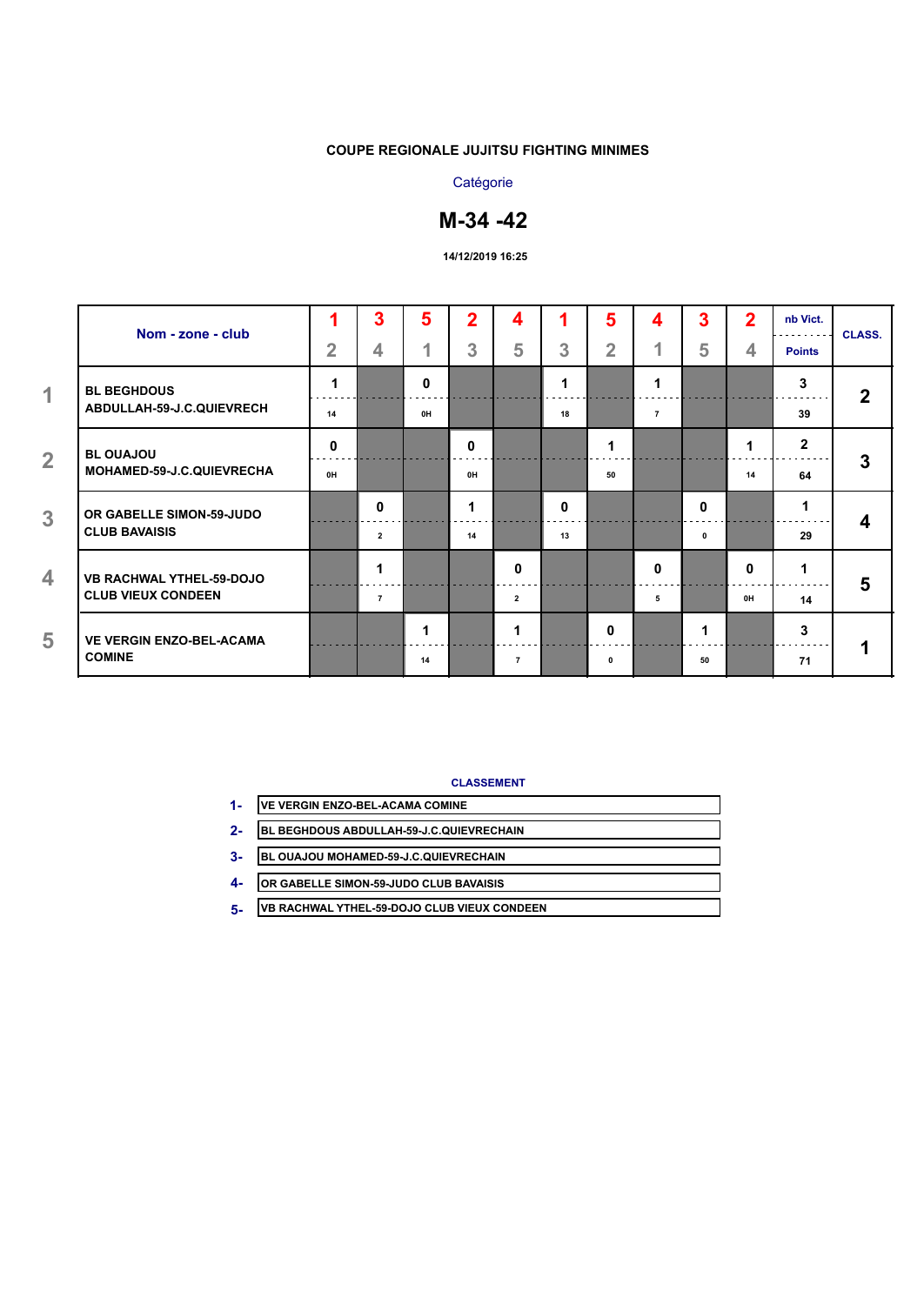## **Catégorie**

# **M-46**

**14/12/2019 16:25**



| <b>JJA LUSSEAU KEWAN-BEL-ACAMA COMINE</b>    |
|----------------------------------------------|
| <b>IJA OUADI ABDELADHIM-BEL-ACAMA COMINE</b> |